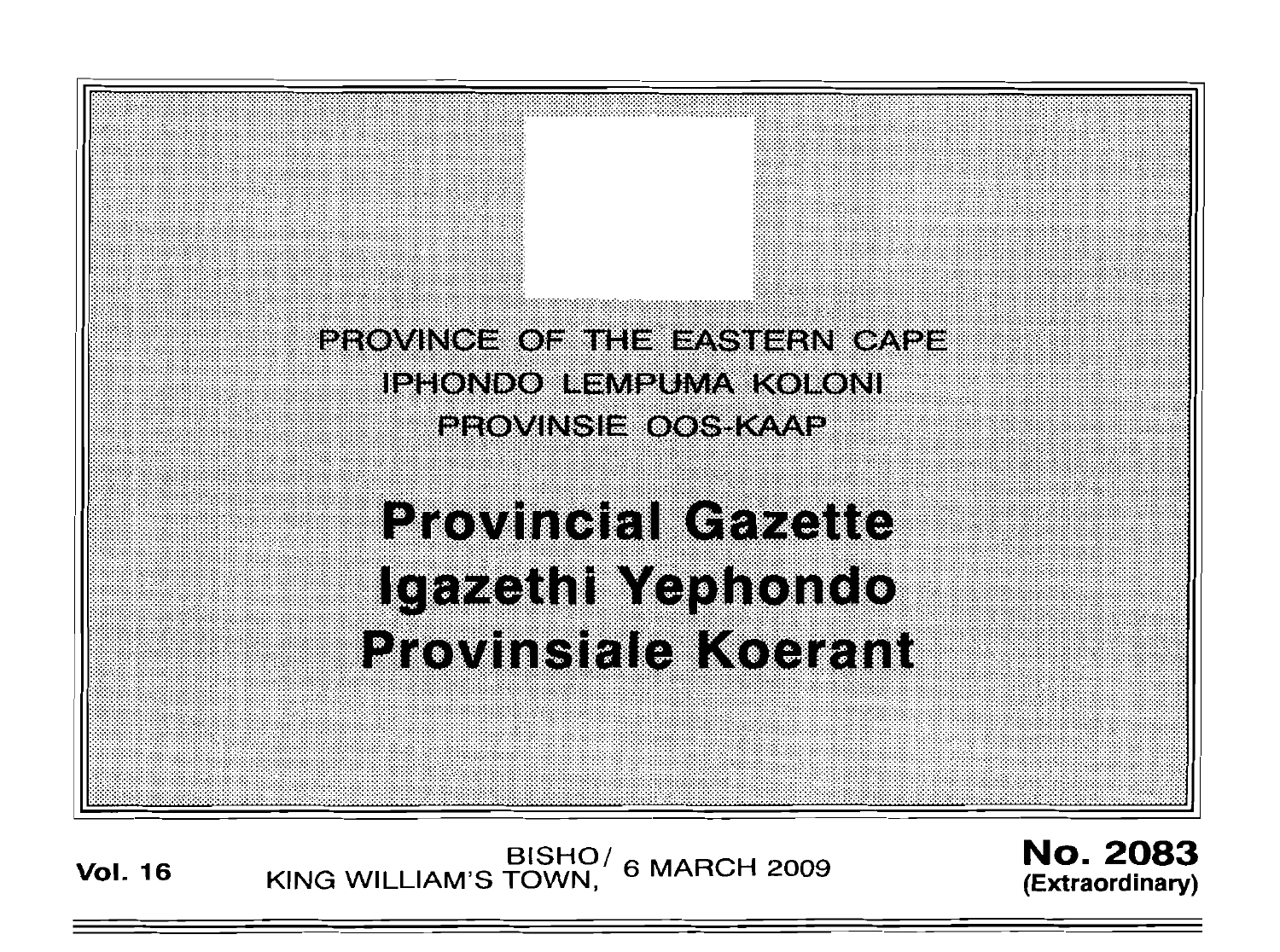# **CONTENTS ·INHOUD**

| No. |                        | Page<br>No. | Gazette<br>No. |
|-----|------------------------|-------------|----------------|
|     | <b>GENERAL NOTICES</b> |             |                |
| 80  |                        |             | 2083           |
| 81. |                        |             | 2083           |
|     |                        |             | 2083           |
|     |                        |             |                |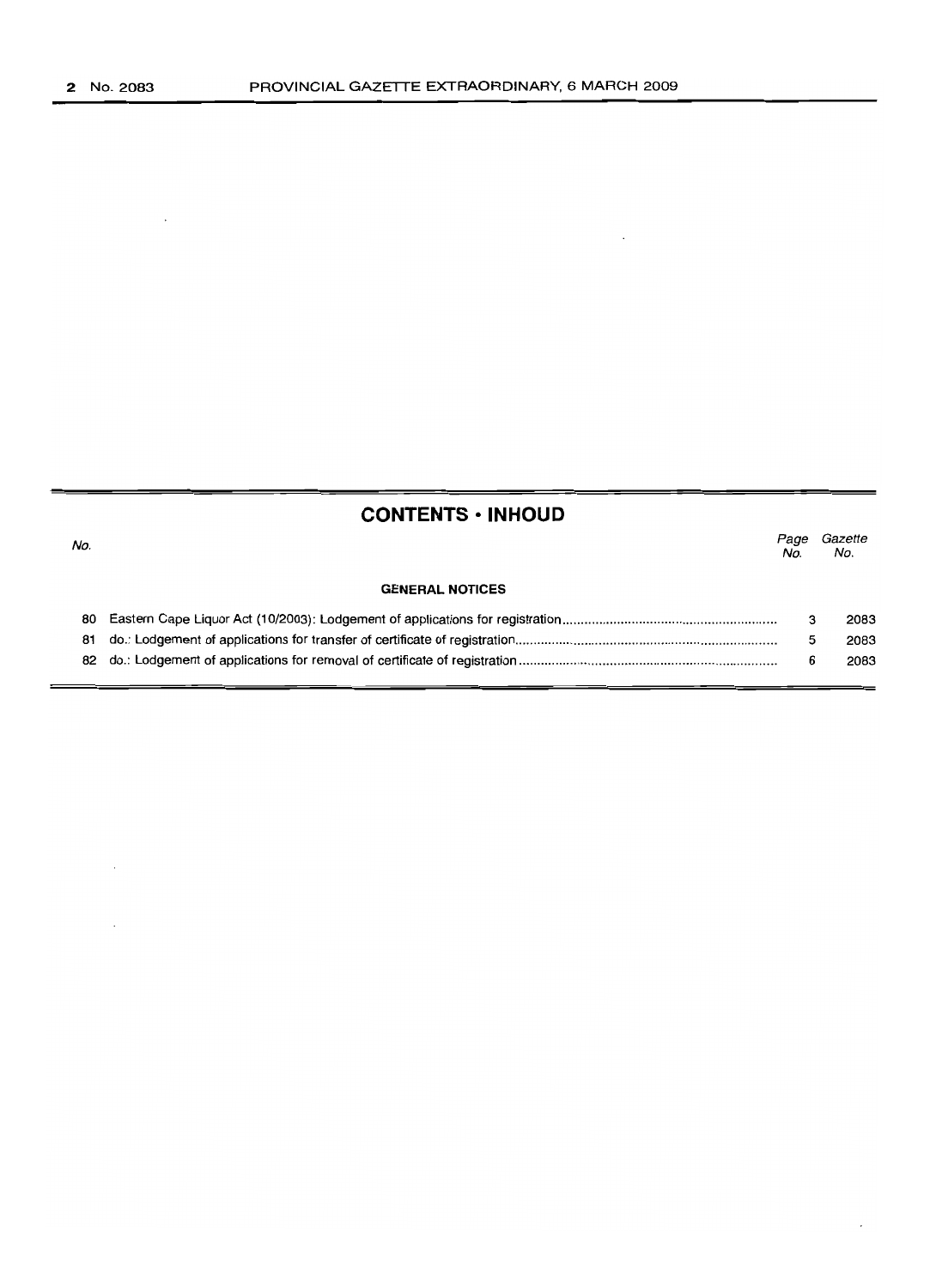# GENERAL NOTICES

## **NOTICE 80 OF 2009**

1. CM3 [Reg 4 (1)]

#### EASTERN CAPE LIQUOR ACT, 2003 (Act No. 10 of 2003) NOTICE OF LODGEMENT OF APPLICATIONS FOR REGISTRATION

Notice is hereby given that the applications for registration, particulars of which appear in the Schedule hereunder, have been lodged with the Board.

Interested parties may, free of charge, inspect any application which appears in the Schedule hereunder and may within twenty one days of this notice, lodge with the Board written representations in support of, or written objections.

### THEMBI ZONO - GXOYIYA EASTERN CAPE LIQUOR BOARD 25 February 2009

#### SCHEDULE

|                              | 1                | 2                                    | $\overline{\mathbf{3}}$             | 4                            | 5                                                                                             |  |
|------------------------------|------------------|--------------------------------------|-------------------------------------|------------------------------|-----------------------------------------------------------------------------------------------|--|
| Application<br><b>Number</b> |                  | Name and<br>number of Ward           | Kind of registration<br>applied for | Kind of liquor<br>to be sold | Name under which business is to<br>be conducted and particulars of<br>the erf, street or farm |  |
| 1.                           | ECP 16221        | Ward 13 Mbhashe<br>Municipality      | Consumption on and<br>off premises  | All kinds                    | Gugulethu Tavern, Fameni Loc,<br>Nchihana East A/A, Elliotdale                                |  |
| 2.                           | ECP 16222        | Ward 57 NMMM                         | Consumption off<br>premises         | All kinds                    | Dlamini's Bottle Store, 249 Ngoma<br>Str, N.U.9 Motherwell, PE                                |  |
| 3.                           | ECP 16223        | Ward 35 NMMM                         | Consumption off<br>premises         | All kinds                    | Harker's Place, 45 Nieker Str,<br>Arcadia, PE                                                 |  |
| 4.                           | ECP 16224        | Ward 17 Mbhashe<br>Municipality      | Consumption on and<br>off premises  | All kinds                    | Dumela Tavern, Ntsingizi Loc,<br>Elliotdale                                                   |  |
| 5.                           | <b>ECP 16225</b> | Ward 11 Engcobo<br>Municipality      | Consumption on and<br>off premises  | All kinds                    | Magcina Tavern, New Tow, All<br>Saints, Ngcobo                                                |  |
| 6.                           | <b>ECP 16226</b> | Ward 21 Nyandeni<br>Municipality     | Consumption on and<br>off premises  | All kinds                    | Bumnandini Tavern, Malungeni A/A,<br>Nggeleni                                                 |  |
| 7.                           | ECP 16227        | Ward 4 Lukhanji<br>Municipality      | Consumption on and<br>off premises  | All kinds                    | Italy Tavern, 10009 Unathi Mkhefa,<br>Ezibeleni                                               |  |
| 8.                           | ECP 16228        | Ward 14 Lukhanji<br>Municipality     | Consumption on and<br>off premises  | All kinds                    | White House Tavern, Manzikrakra<br>Village, Whittlesea                                        |  |
| 9.                           | ECP 16229        | Ward 30 NMMM                         | Consumption on and<br>off premises  | All kinds                    | Kwanokuzola's Tavern, 20806<br>Wellington Str, Govan Mbeki Village,<br>PE                     |  |
| 10.                          | ECP 16230        | Ward 5 BCM                           | Consumption on and<br>off premises  | All kinds                    | Thengani Butchery, 16 College Str,<br>EL                                                      |  |
| 11.                          | ECP 16231        | Ward 42 BCM                          | Consumption on<br>premises          | All kinds                    | Fredo's Diner & Pub, 191 Buffalo<br>Rd, King Williams Town                                    |  |
| 12.                          | ECP 16232        | Ward 13<br>Amahlathi<br>Municipality | Consumption on and<br>off premises  | All kinds                    | Zanele's Tavern, Ndlovini Loc,<br>Toise, Stutterheim                                          |  |
| 13.                          | ECP 16233        | Ward 8 Amahlathi<br>Municipality     | Consumption on and<br>off premises  | All kinds                    | Mbangi's Tavern, Khayelitsha Ext,<br>Frankfort                                                |  |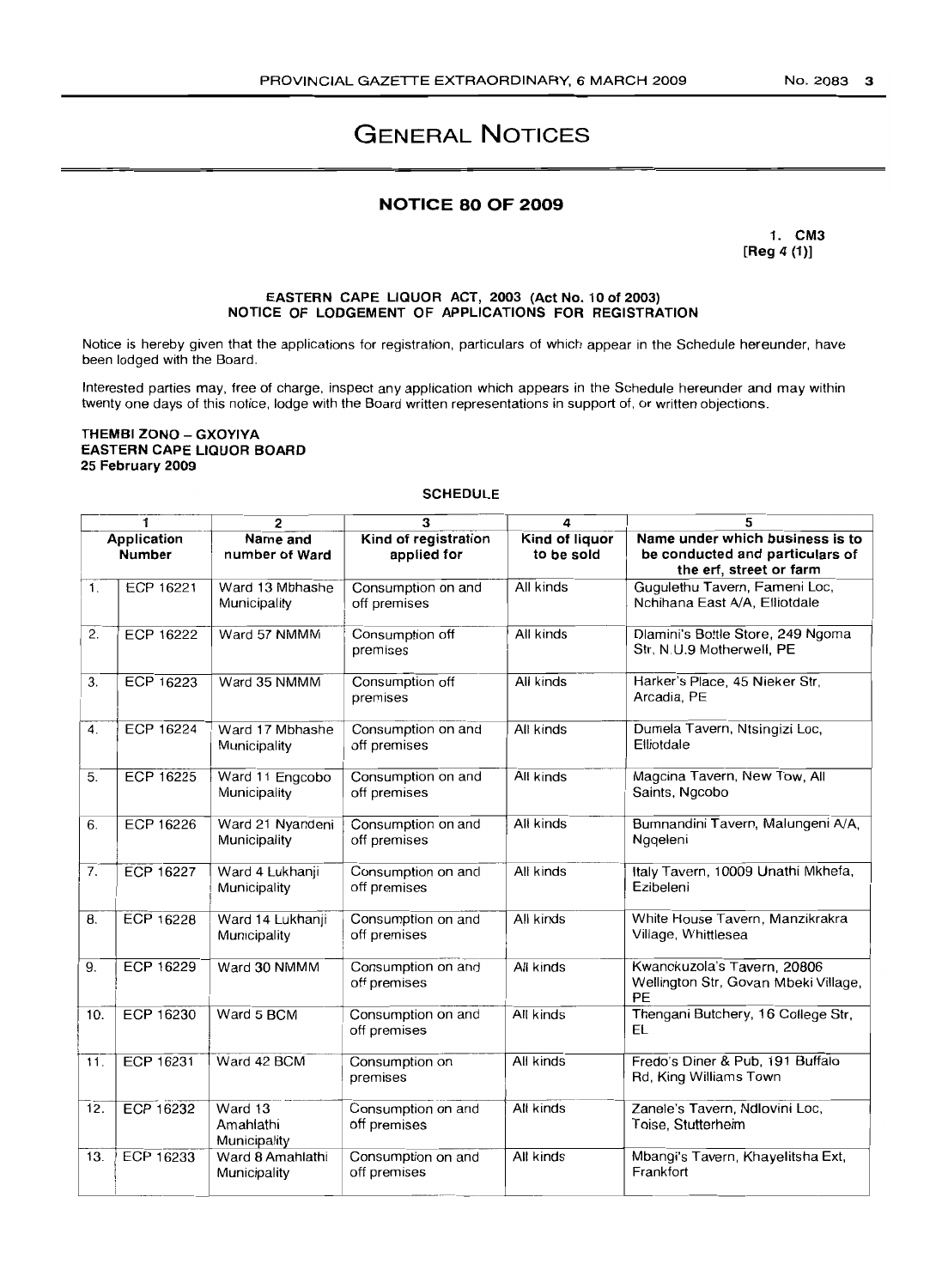| 14. | <b>ECP 16234</b> | Ward 19<br>Amahlathi<br>Municipality | Consumption on and<br>off premises | All kinds | Bells Tavern, 248 Quzini Loc, King<br>Williams Town                                         |
|-----|------------------|--------------------------------------|------------------------------------|-----------|---------------------------------------------------------------------------------------------|
| 15. | <b>ECP 16235</b> | Ward 8 BCM                           | Consumption on and<br>off premises | All kinds | Fundis Tavern, 45829 Thembisile<br>Jongani Rd, Ext 10, Braelyn, EL                          |
| 16. | ECP 16236        | Ward 28 BCM                          | Consumption on and<br>off premises | All kinds | Masivelane Tavern, 137<br>Mzamomhle, Gonubie, EL                                            |
| 17. | <b>ECP 16237</b> | Ward 17 Ndlambe<br>Municipality      | Consumption on and<br>off premises | All kinds | Poni Tavern, Saki Loc, Middledrift                                                          |
| 18. | <b>ECP 16238</b> | Ndlambe<br>Municipality              | Special Event                      | All kinds | Rotary Club Port Alfred, Erf 8, 26 B<br>Kenton Rd, Kenton Town Hall,<br>Kenton--On--Sea     |
| 19. | <b>ECP 16239</b> | Ward 11 NMMM                         | Consumption off<br>premises        | All kinds | Shoprite Liquorshop Korsten, Shop<br>18 Stanford Square Centre,<br>Stanford Rd, Korsten, PE |
| 20. | <b>ECP 16240</b> | Ward 30 NMMM                         | Consumption off<br>premises        | All kinds | Kwamagxaki Pop Inn Liquors, 43<br>Matebeni Str, Kwa Magxaki, PE                             |
| 21. | <b>ECP 16241</b> | Ward 37 NMMM                         | Consumption on and<br>off premises | All kinds | Acebonga's Tavern, 9940 Siya Str,<br>Joe Slovo, PE                                          |
| 22. | <b>ECP 16242</b> | Ward 2 Great Kei<br>Municipality     | Consumption on and<br>off premises | All kinds | Penny Lane, Portion 1 of Farm 70,<br>Mooiplaas                                              |
| 23. | ECP 16243        | Ward 54 NMMM                         | Consumption on and<br>off premises | All kinds | Kellis Spaza & Tavern, 7 Singwane<br>Str, N.U.11 Motherwell, PE                             |
| 24. | <b>ECP 16244</b> | Ward 22 NMMM                         | Consumption on and<br>off premises | All kinds | Continental Tavern, 3225 Daku Str,<br>Kwa Zakhele, PE                                       |
| 25. | <b>ECP 16245</b> | Ward 28 NMMM                         | Consumption on and<br>off premises | All kinds | E'Eyethu Sports Bar, Cnr of Njoli &<br>Spondo Str, PE                                       |
| 26. | ECP 16246        | Ward 53 NMMM                         | Consumption on and<br>off premises | All kinds | Feya's Tavern, 97-24 <sup>th</sup> Ave, Langa,<br>Uitenhage                                 |
| 27. | <b>ECP 16247</b> | Ward 21 Nyandeni<br>Municipality     | Consumption on and<br>off premises | All kinds | Zama Tavern, Malungeni A/A,<br>Ngeleni                                                      |
| 28. | <b>ECP 16248</b> | Ward 47 NMMM                         | Consumption on and<br>off premises | All kinds | Mthura's Tavern, 74 Siboni Str, Kwa<br>Nobuhle, Uitenhage                                   |

 $\bar{\mathcal{A}}$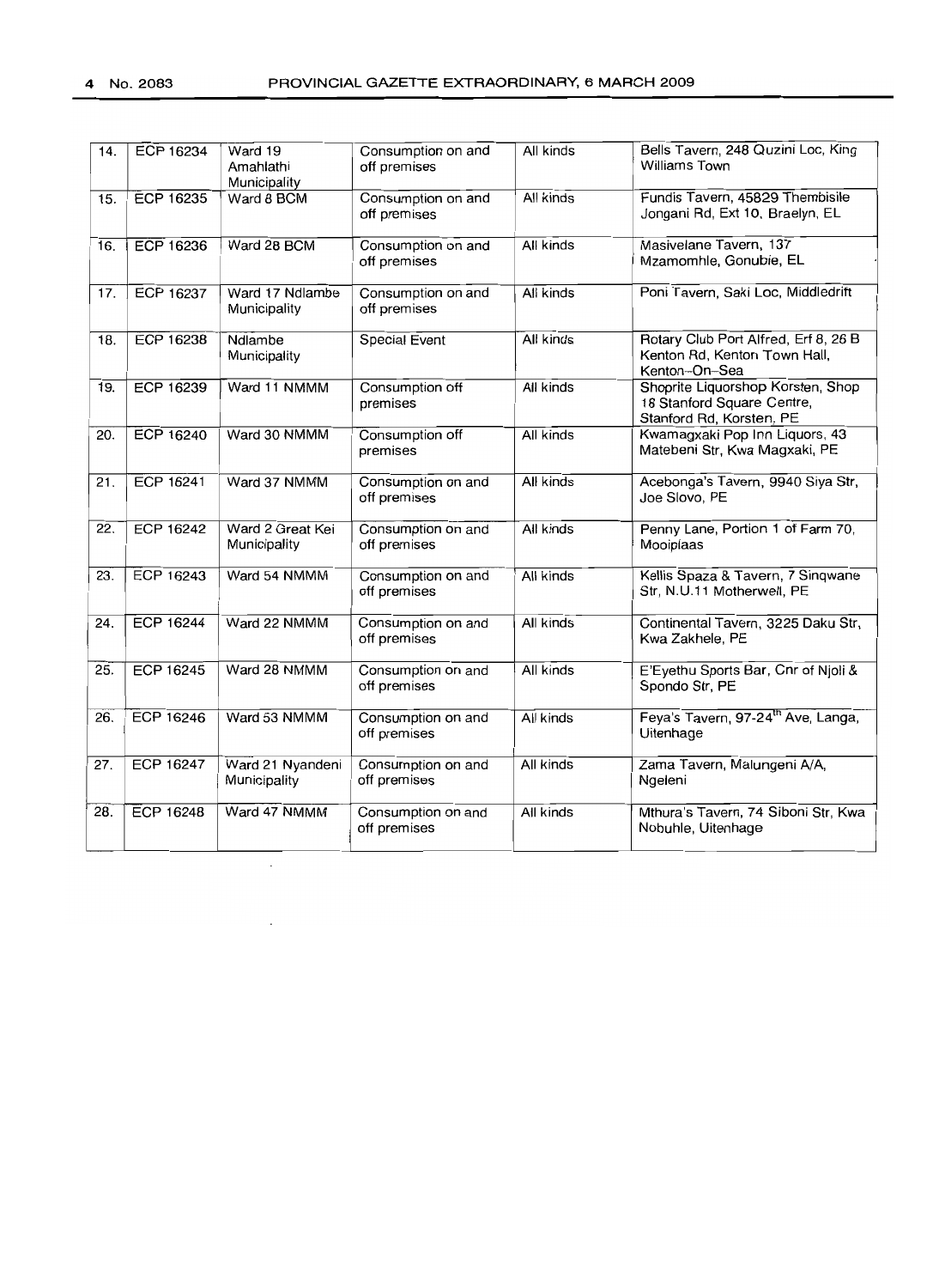# **NOTICE 81 OF 2009**

## FORM 9 [Reg 11 (1)]

## EASTERN CAPE LIQUOR ACT, 2003 (Act No. 10 of 2003)

## NOTICE OF LODGEMENT OF APPLICATIONS FOR TRANSFER OF CERTIFICATE OF REGISTRATION

Notice is hereby given that the applications for transfer of certificates of registration, particulars of which appear in the Schedule hereunder, have been lodged with the Board.

Interested parties may, free of charge, inspect any application which appears in the Schedule hereunder and may within twenty one days of this notice, lodge with the Board written representations in support of, or written objections.

#### THEMBIE ZONO - GXOYIYA EASTERN CAPE LIQUOR BOARD 25 February 2009

### SCHEDULE

| Application<br>Number |          | Name and<br>number of<br>Ward | Particulars of certificate of<br>registration         | Particulars of holder<br>of certificate of<br>registration | Particulars of<br>prospective holder of<br>certificate of<br>registration |
|-----------------------|----------|-------------------------------|-------------------------------------------------------|------------------------------------------------------------|---------------------------------------------------------------------------|
|                       | ECP 7634 | Ward 48 NMMM                  | Maxi Liguors, 2 Nemesia Str,<br>Azalla Park, Despatch | Wanda Strauss                                              | Jacques Rudie Fourie                                                      |